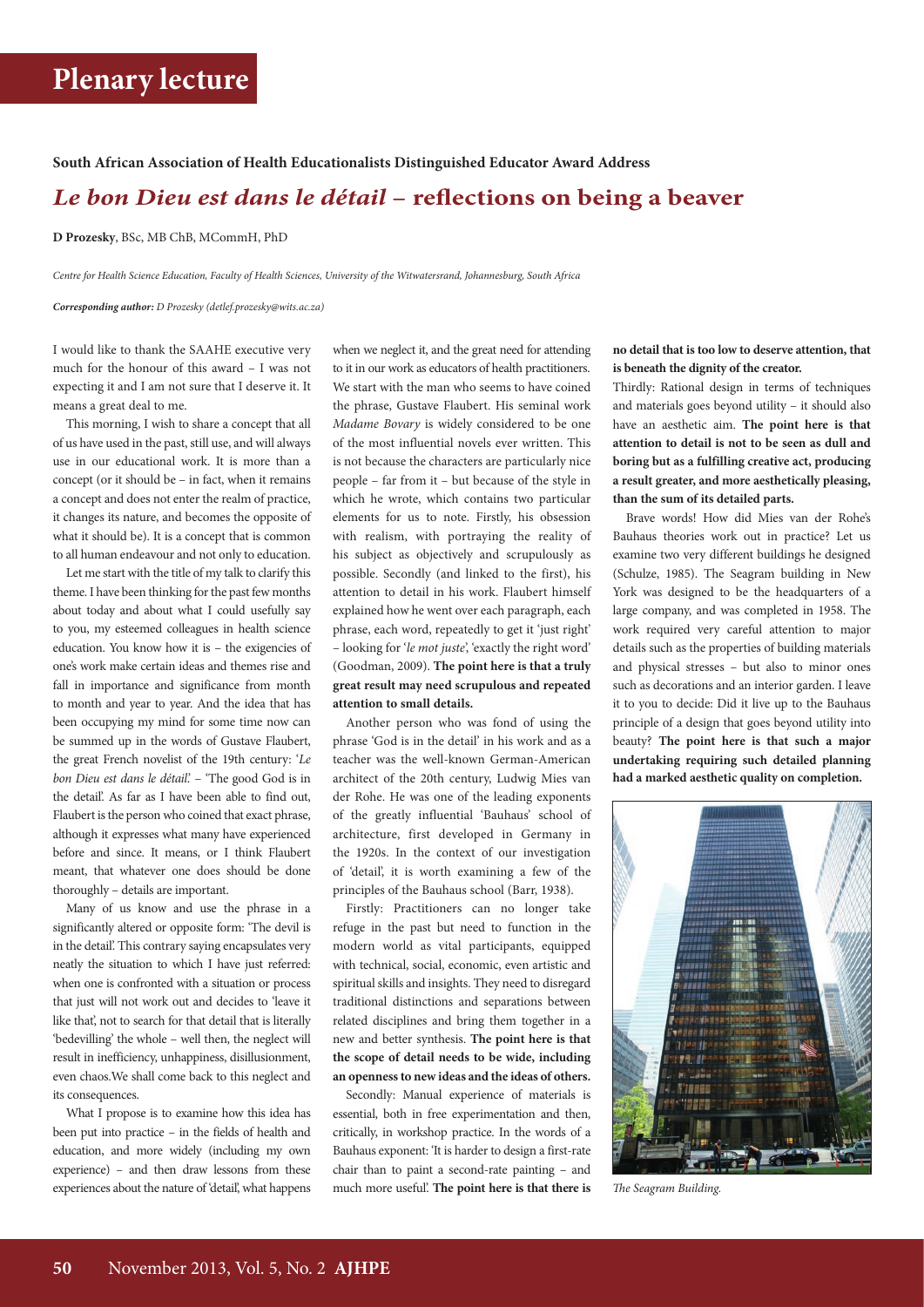

*The Farnsworth house.*

The second Mies van der Rohe building is very different. The Farnsworth house was designed as a weekend breakaway cottage for a doctor in rural Illinois. It was completed in 1951. Again, its seeming simplicity masks the technical complexity of building it with the materials available at the time. It stands on land subject to occasional flooding (hence the stilts) – yet the architect has turned that purely operational requirement into a feature that makes the building seem to float within the space of nature where it is situated. 'We should attempt to bring nature, houses, and the human being to a higher unity', he said. Did he succeed? **The point here is that even in a seemingly small project (compared with the Seagram), careful attention to detail, approached from different perspectives, produced something almost magical.**

Now we go to a completely different example. I have been fortunate in that my work takes me to interesting places and projects through the years, and I would like to select two of these, again with the goal of gaining additional insight into the nature and place of 'detail' in our work. In the city of Hyderabad in the state of Andhra Pradesh in India, is the remarkable Salar Jung Museum, housing the art collection of the prime ministers (the nawabs) of the princely rulers (the nizams) of Hyderabad. Through the generations, the Jung family collected, among other treasures, an amazing assembly of so-called 'miniatures'. These minute paintings are so detailed that one wonders how the artist could have executed them; here is an example (although not from Salar Jung).

There is no end to the delicacy of detail: The hair and jewels of the Empress Nurjehan, her hands and ears, the tiny cup she holds, the material of her sleeves and turban. This attention to detail did not happen overnight. The miniatures were produced in studios supervised by renowned artists who trained and supervised new generations of painters of miniatures. **The point here is that the ability to attend to detail is not automatically achieved – it may need training and supervision, and working together as a team.**

Another example: I count it as one of the great blessings of my life that I was able over a period of eight years to work in the two World Health Organization onchocerciasis control projects in Africa. In the course of these projects, I was able to do work in nine different countries, and also to attend regular project meetings at the WHO headquarters in Geneva. In front of the main building in Geneva is a statue of a small boy guiding a blind man with a stick. It is actually a monument to a very nasty disease that has been successfully contained, thanks to the efforts of many countries and organisations working together. It is for me one of the supreme examples of triumph following attention to detail. Let me explain.

Onchocerciasis is a parasitic disease. The adult female worm is 50 cm long and lives in the subcutaneous tissues, causing unsightly nodules that are



*Empress Nurjehan.*

otherwise harmless. The problem lies in the millions of larvae or microfilariae produced by the adult worms. The larvae migrate to the skin in order to be picked up by the bite of a blackfly, which then transmits the infection to other humans. The larvae cause a widespread dermatitis with intractable itching; they also migrate to the eyes where they cause a chronic inflammatory process leading to irreversible blindness – all in all, a horrible disease. After much research in the 1960s and early 1970s, the first control programme started in 1974 (the second one is still continuing). Two strategies were developed to deal with the scourge. The first was to eliminate the vector, the blackfly. This is where the attention to detail starts. Blackflies breed in fast-flowing, well oxygenated water. This meant that all breeding sites in thousands of kilometres of rivers in eleven West African countries had to be treated with insecticide every week. These are rivers that also provide populations with water and fish, so the dose of insecticide had to be carefully titrated – enough to kill the larvae but not too much to harm the ecosystems. And of course the river flows vary with the seasons, so the dilution effect varies from month to month. So solarpowered flow monitoring stations were installed at regular intervals in all the main rivers, which sent information via satellite to a Dutch university which then informed the helicopter companies doing the spraying weekly how to adjust their dosages. And this is only one of the many complexities about the larviciding that had to be dealt with. The blackfly developed resistance to the insecticide; epidemiological and entomological surveillance had to be carried out constantly; and civil wars intervened in Sierra Leone and Côte d'Ivoire. Whenever any problems were uncovered, they were dealt with by immediate operational research with detailed action following as indicated by the research results (Molyneux and Davies, 1997).

The second strategy was the yearly mass distribution to approximately 50 million people of the drug ivermectin, which kills the microfilariae and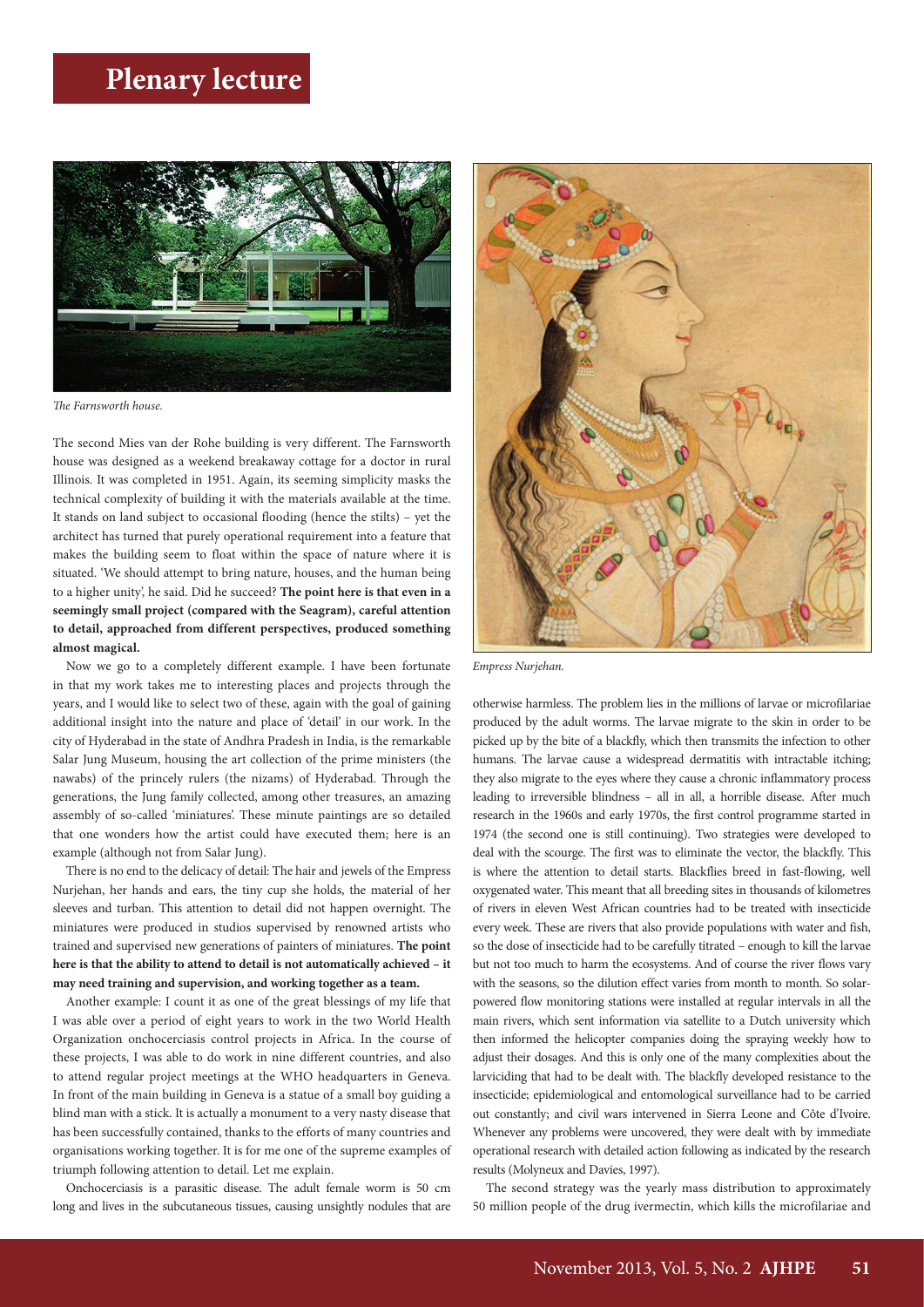

*The onchocerciasis statue at the WHO, Geneva.*

so halts the progression of the disease in the individual, and eventually transmission of the disease as well. Onchocerciasis is a disease of the 'end of the road', of small villages far from the main centres. Health services in these areas are dysfunctional and communications are rudimentary, so tens of thousands of village volunteers had to be trained to collect the drug, distribute it, and report side-effects and coverage. The complexities of this process are mind-boggling, yet they were systematically researched and dealt with (my research dealt with motivation of the village volunteers and how to maintain it). **The point here is that attention to detail is an intense, ongoing process; that it requires intellectual rigour and a large amount of hard work; and that it needs to be based on good information.**

A final, more medical example: pain and its management. We know that this is an area in which some doctors historically perform very badly – a recent study from the United States revealed that 25 - 30% of patients with cancer received treatment for their pain at all (Fisch *et al*., 2012). There is no getting away from the complexity of pain, from all the detail surrounding how it is generated, and experienced, and therefore managed. In her work in Hospice, Cecily Saunders clearly illustrated that we need to understand and work with the 4 elements of 'total pain': physical, social, emotional and spiritual. Models of pain management include the World Health Organization's approach to the use of analgesics in relieving cancer pain (WHO, 1996). Is it surprising that the fifth and final phrase in the WHO model is 'Attention to detail'? **The point here is that attention to detail makes a tremendous difference to really important issues.**

I learned much about 'detail' from these examples; I hope you have too. Having embarked on this train of thought, I recalled a 2007 article in *Medical Teacher* by Ronald Harden. I am sure many of you are familiar with it: 'Outcome-based education – the ostrich, the peacock and the beaver' (Harden, 2007). So now you know where the second part of my title comes from. In this article, Harden uses the metaphor in the title to depict three reactions to the introduction of outcome-based education – but one can really apply it to any major innovation in health science education. Ostriches with their heads in the sand (which apparently they never do) ignore the innovation, and we hear the mantra 'If it's not broken, why fix it?' Peacocks proudly display their lists of outcomes and other plans, but that's as far as it goes – the programme carries on much as before. Finally there are the beavers, hard-working little chaps who beaver away at building their programmes, log by log and stick by stick, until there is an expanse of open water which provides teachers and students with new space to grow, and new food for thought and development.

Harden's metaphor is clearly intimately linked to the issue of 'detail' – peacocks are what one could call 'detail lite' and beavers 'detail heavy or rich'; the ostrich would get the rating of 'zero' (in which some soft drinks pride themselves). I am sure that each of us can with a little reflection remember examples in our own practice where 'God was in the detail', where the detail was properly attended to, and conversely where 'The devil was in the detail', where it was not. Here are a few examples from my own experience.

Community-based education is central to much of what we are trying to achieve in the mindset of our graduates, in all programmes. They need to see that there is not only a place for them in district health services, but also that they can make a difference there, that elusive 'difference' to which so many of them refer when they come for their pre-admission interviews. But it is not enough to place the students in community settings, where they may hang around achieving very little and become progressively more bored and frustrated – immunised, in fact, against ever working in such settings. So what are the details that need attention here? I spent eight years in Pretoria, slowly learning the details involved in creating a good community-based learning experience. Here are some of them: transport (getting there safely and on time, good maps or exact GPS coordinates); accommodation (clean, reasonably furnished, good food, a place to study, good connectivity); explicit, important and realistic objectives and ample opportunities to achieve these; welcoming and supporting staff, a place of one's own to work, equipment to work with; student contribution to service delivery (so the local staff are happy) within the limits of their competence (so patients are safe) while also learning new skills (so students know they are learning and growing); the regular and encouraging presence of their teachers; being accompanied by a streetwise local when doing home visits; immediate follow-up of problems and complaints; and some opportunity for fun and recreation. If all of this is in place, and known to be in place, it leads to a sense of excitement, achievement, enjoyment – building student morale in a situation where many students expected to find nothing that they would enjoy.

Another example: For many years I've been teaching a module in a Master's course at the London School of Hygiene and Tropical Medicine. The class comprises experienced ophthalmologists, optometrists and ophthalmic nurses from developing countries, and they normally arrive on the first day of the 'Health Promotion, Education and Advocacy' module, clearly not hoping for much. But at the end of the week, the students' reactions show clearly that the week has worked; in preparing for today, I've been trying to work out why. Again it is 'detail' that has been operating here. Every year, the module is reviewed and enriched. Its structure invites participation and draws on the many years of experience represented in the students. The learning is carefully planned not only to be active but also to be fun, with debates and quizzes. Students are constantly encouraged to apply what they are learning to their own situations. Students battling with English receive special attention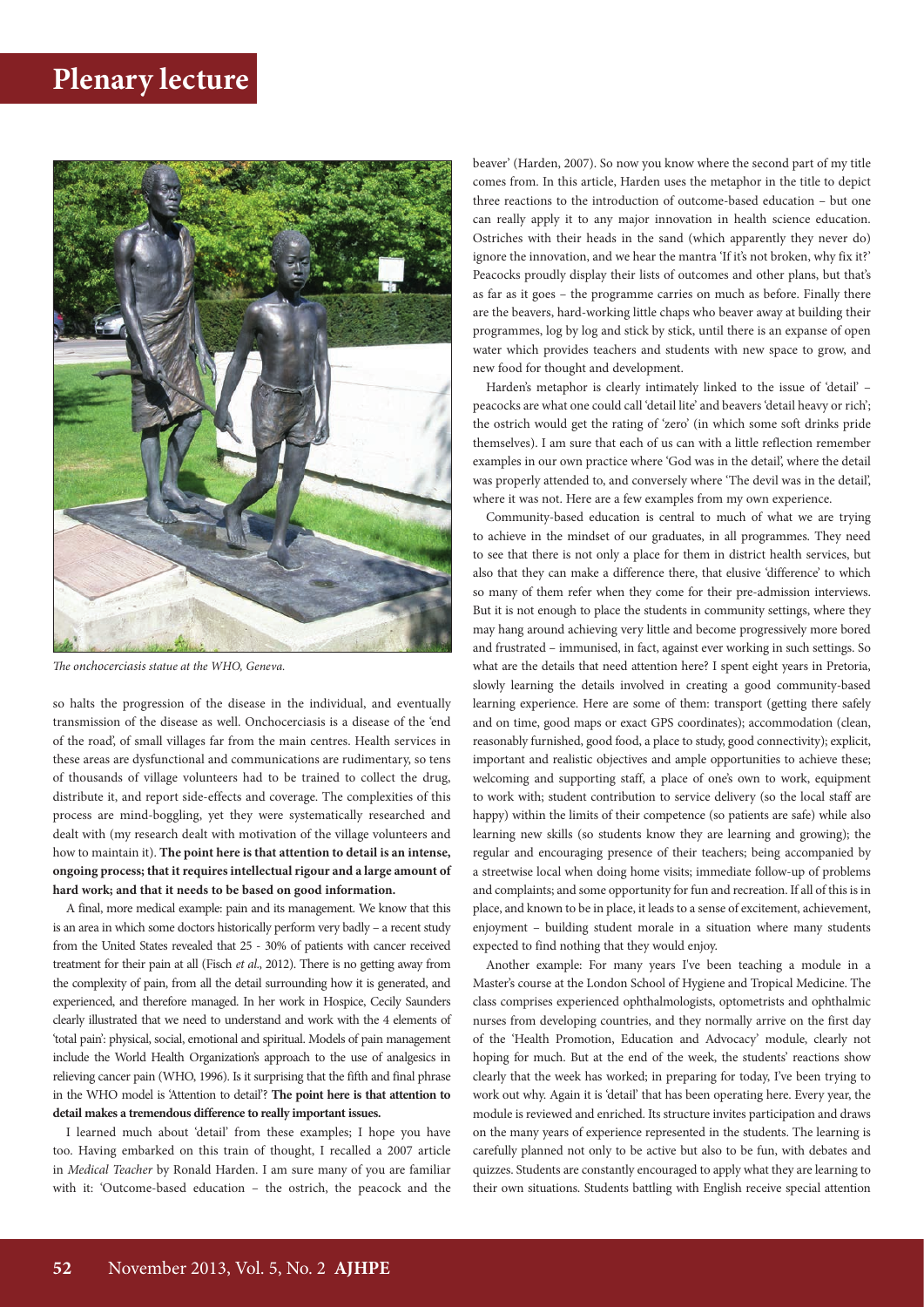after class. And when I meet ex-students on my forays into eye care in Africa and India, they always remember the module and the fact that it was a good learning experience – even 15 years later.

There it is again – the richer the detail, the better the outcome. So at this point I'd like to formally introduce the concept of a continuum of 'richness of detail' as an important tool for health science educationalists – a continuum going from 'zero' to 'lite' to 'rich', with the implication that the closer one gets to 'rich', the better the result will be. I'm sure that many of you have noticed that this new principle is also related to one of the formulations of Murphy's Law: 'If something can go wrong, it will.' which means I also have to give an example of what happens in 'detail lite' situations, in which case 'the devil is in the detail'.

At the moment, our unit is involved in a project to improve the quality of training of eye healthcare professionals (anything from ophthalmologists to midlevel ophthalmic nurses) in four countries in Africa. On the one hand, the praises of what some of our colleagues there can achieve with so few resources can never be adequately sung. However, there are other cases (happily few) where lack of attention to detail on many levels has a paralysing effect: untidy classrooms, endless one-directional chalk-and-talk, absentee teachers, little clinical exposure in units teeming with patients, irregular assessments, few employment opportunities for graduates. In these cases, it is not primarily a question of resources but of detail – so much could be improved by more attention to **detail**.

It is time now to turn to a couple of common educational concepts that I believe are intimately related to the 'detail principle'. Let us begin with **student-centredness**. I am sure that all of us have been familiar with this concept since Harden, Sowden and Dunn (1984) introduced us to the SPICES model. This is what Harden and his fellow authors say: 'In a studentcentred approach to the curriculum … the emphasis is on the students and on what and how they learn. In contrast, in a teacher-centred approach, the emphasis is on the teachers and on what they teach.' Our task is to construct learning opportunities in such a way that they best facilitate students' learning – not treating students as spoilt children whose every whim has to be satisfied (in fact, the large majority of sensible students don't want that). In this context, I have found that there is a strong relationship between student complaints and missing detail: when students complain, they draw our attention to missing details – the complaints are early warning signs, if you like, that there is detail which has not been attended to.

This leads us on to the closely related concept of **student disillusionment**. This phenomenon has been discussed in the literature for many years – for nursing, medical and other students (Kopelman, 1983; Last and Fulbrook, 2003). A few common threads are reported in this phenomenon. Students enter programmes with an idealised view of the profession they are about to enter but are progressively disillusioned by the examples of their teachers, and especially by the nature of the practical situation – so-called 'reality shock'. Frustration, disillusionment and burnout ensue, and the result is a mixture of what one study calls 'sustained idealists, compromised idealists and crushed idealists' (Maben, Latter and Clark, 2007). I have experienced this often – the poor quality of student experiences, so contrary to what they were expecting, that at first irritates them and makes them complain: incomprehensible MCQs, poor marking, negative experiences in the wards, poor lecturing, and teachers who humiliate and belittle patients and students. Then when the details remain unaltered, students subside into a kind of disgruntled resignation – 'We know now that this is all we're going to get'. The bloom is gone, they feel themselves surrounded by mediocrity, they just soldier on sullenly. The devil is in the detail here – the degree of disillusionment is directly proportional to the degree of neglect of detail. But when one experiences the converse, it is equally striking: When attention to detail fixes a longstanding problem, there may even be a kind of Lazarus experience in students individually

and in groups; I recall a medical student who had failed the previous year but later revelled in positive changes in the curriculum which left her 'enthralled and enthused', she said. 'God was in the detailæ again.

Then the **learning environment**. Pace (1960) remarked that we can know everything about a medical school, its physical attributes, human resources and official policies – yet know nothing about what it is really like. Genn (2001) has defined the educational climate as the perceived environment, representing the real world of medical school as the student experiences it. Knowles (of Adult Education fame) pointed to the evidence that climate makes a unique and notable contribution to student success (Knowles, 1970). That environment is important we all agree, and we rejoice in the good news from Marshall and others that it can be measured and changed in spite of its many elements (Marshall, 1978). But one thing is certain: its very complexity implies that producing a good learning environment is directly proportional to the amount of detail that we attend to in creating it. It is not rocket science, it is not hard to understand; but it needs a 'beaver' approach.

This brings me back to Harden and outcomes. The Health Professions Council of South Africa has produced an outcomes document for medical students, based on the CanMEDS document (Frank ed., 2005). Last year, I was involved in a process of evaluating to what extent the main role and six component roles of a graduate were really being attended to in our programme. The result was not bad, but there was clearly a lot left to do – not so much in the routine outcomes related to clinical practice that we are used to, **but in the more complex but no less important ones** such as:

- develop a common understanding on issues, problems and plans with patients, families, colleagues and other professionals to develop a shared plan of care ('communicator' role)
- participate effectively and appropriately in an interprofessional healthcare team in a variety of situations ('collaborator' role)
- provide effective healthcare to geographically defined communities ('manager' role)
- respond to the health needs of the communities that they serve ('health advocate' role)
- maintain and enhance professional activities through ongoing learning, both as doctors and as responsible citizens ('scholar' role)
- demonstrate a commitment to their patients, profession and society through ethical practice ('professional' role).

These are difficult outcomes to produce and, if they are to become a reality, they need to be implemented – in detail. In the same vein, we also know now that we need to attend to current national and international imperatives in health science education, e.g. those in the recent *Lancet* 'Transformative education' article (Frenk *et al*., 2010). Moving our current programmes along to embrace outcomes related to leadership, social accountability and interdisciplinary partnership meaningfully will require attention to details worthy of a whole family of 'beavers'.

At this point, you may say, 'Detail is so boring!' Maybe – but it depends on how you approach it; it is also an opportunity for creative thinking (like Mies van der Rohe's buildings). Attention to detail can move from a bored 'Oh no, not that again.' to an opportunity for innovation and experimentation. An example: Faithful to the principle of early clinical exposure, we have for many years arranged a weekly 'health practice day' for third-year medical students, where they work in hospitals in the mornings and go to skills laboratories in the afternoon. To arrange satisfactory individual learning experiences for 300 students each morning has never worked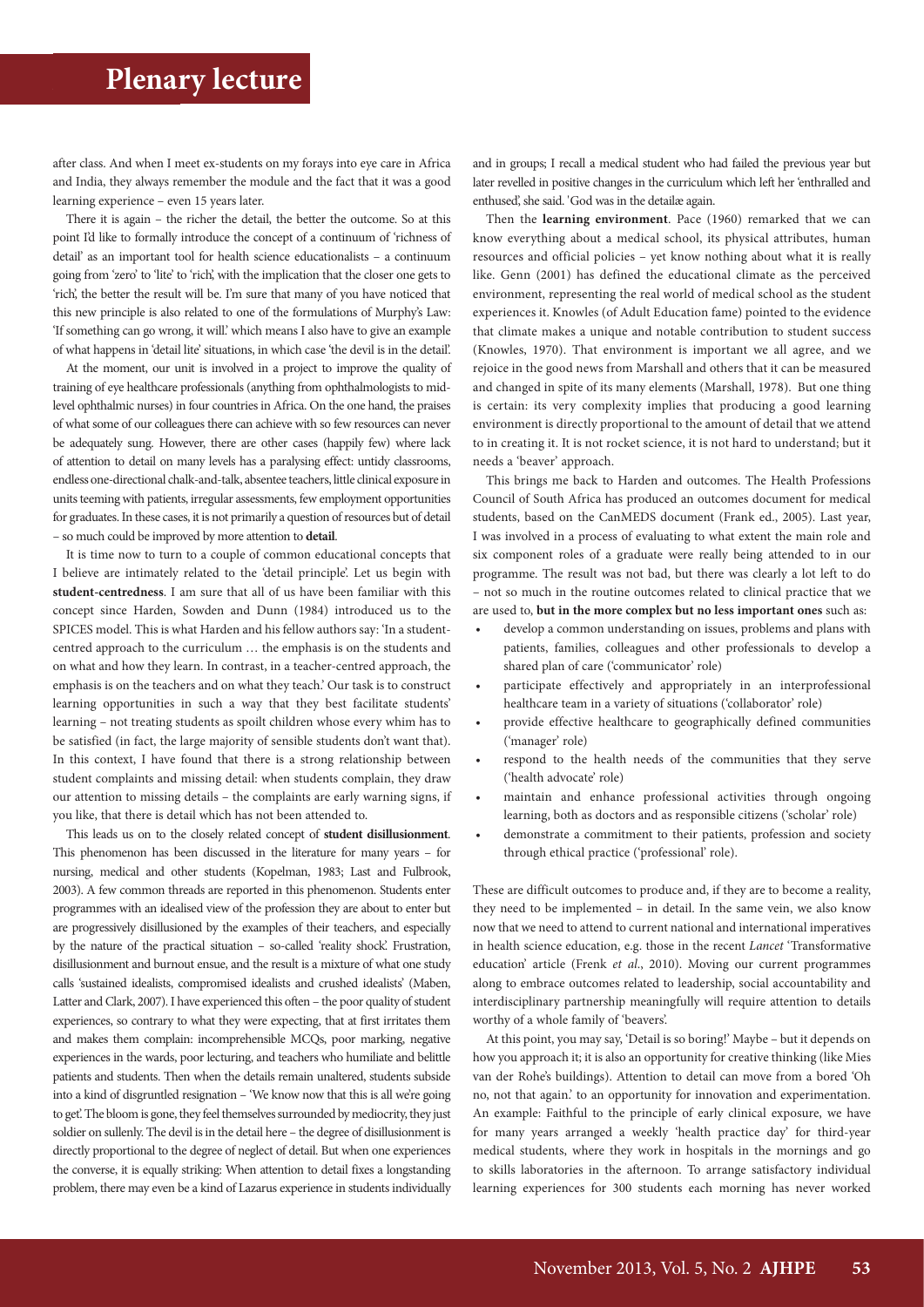| Department | Group<br>no. | Grade     |                 |                                                                                                                                                                                                                                |
|------------|--------------|-----------|-----------------|--------------------------------------------------------------------------------------------------------------------------------------------------------------------------------------------------------------------------------|
|            |              | Shadowing | <b>Tutorial</b> | Comments                                                                                                                                                                                                                       |
| Orthop.    | 10           | Orthop.   | Paeds.          | Shadowing: Students learnt a lot, but would<br>potentially benefit more during the<br>Musculoskeletal block.<br>Tutorial: Students learnt a lot, good<br>tutorial; unfortunately, the Paeds ward had<br>no endocrine patients. |
| Orthop.    | 11           | Orthop.   | Orthop.         | Shadowing: Would be more useful during<br>the Musculoskeletal block.<br>Tutorial: Ten students to 1 patient meant<br>that not all students could participate or<br>learn effectively.                                          |
| Medicine   | 14           | Pulmonol. | Orthop.         | Shadowing: No shadowing at all; however,<br>students do their own clerking and<br>examination of patients.<br>Tutorial: Doctor was very interesting and<br>encouraged full participation.                                      |

*The 'dashboard' monitoring tool.*



properly, despite years of effort (including a Master's dissertation investigating the issues). But this year we had the idea of introducing the 'dashboard' monitoring tool – using student feedback to grade every activity every day – and at last there is progress.

So what did I learn from this journey? Firstly that, while occasionally there may be a Great Vision for us to introduce to the educational

world, the details are always there, awaiting our attention. Secondly, there is a continuum of 'richness of educational detail' intimately related to our educational climate, to student centredness, to student morale, to the overall quality of our educational endeavour. Then, finally, about 'detail' itself:

• no detail is too low or insignificant to deserve attention

- attention to detail can be a fulfilling creative act
- detail produces a result greater, more aesthetically pleasing, than the sum of its detailed parts
- detailed attention given to small projects can have a magical effect
- the ability to attend to detail may need training and supervision
- detail requires teamwork and openness to new ideas and the ideas of others
- attention to detail is an intense and ongoing process requiring hard work
- detail requires intellectual rigour and needs to be based on good information
- a truly great result needs scrupulous and repeated attention to a broad range of details
- attention to detail makes a tremendous difference to really important issues.

In closing, two thoughts. The first is my apologia which comes at the end instead of the beginning of this talk. In thinking through 'detail' as I've done above, I of course became acutely aware of the times when I had been the one to neglect the details – where 'the devil was in the detail' because of me. So you may well quote to me what Mark Twain is reputed to have said, 'To be good is noble; but to show others how to be good is nobler – and no trouble.'

Then I have left to the last the word 'detail' itself. Where does it come from? It is from an old French word '*détailler*', to 'cut up'. This is what tailors used to do (and still do, I suppose): cut out the smaller pieces of cloth that they need to sew together to make a splendid whole, like this quilt. Why is it beautiful and useful? It's the little pieces, the detail in it, that make it so.

So; detail: attend to it well. Do it with passion; do it with innovation; do it elegantly; do it with humility; do it as a team; do it as you transform your programmes. Remember the 'richness of detail continuum'. Remember the beaver. Remember: *Le bon Dieu est dans le détail*.

#### **References**

- 1. Barr, A.H. in Bayer, H., Gropius, W. and Gropius, I. eds. (1938), Bauhaus 1919-1928, New York: Museum of Modern Art. 2. Goodman, R. (2009), 'The hermit of Croisset: Flaubert's fiercely
- enduring perfectionism', The Writer's Chronicle, September, p.1.
- 3. Fisch, M.J., Lee, J.W., Weiss, M., et al. (2012), 'Prospective, observational study of pain and analgesic prescribing in medical oncology outpatients with breast, colorectal, lung, or prostate cancer', Journal of Clinical Oncology , 30(16), pp.1980-1988. 4. Frank J.R. (ed.) (2005), The CanMEDS 2005 physician competency
- framework, Ottawa: The Royal College of Physicians and Surgeons of Canada.
- 5. Frenk, J., Chen, L., Bhutta, Z.A., et al. (2010), 'Health professionals for a new century: transforming education to strengthen health systems in an interdependent world', The Lancet, 376(9756), pp.1923-1958. 6. Genn JM. (2001), 'AMEE Medical Education Guide No. 23 (Part 1):
- Curriculum, environment, climate, quality and change in medical education-a unifying perspective', Medical Teacher, 23(4), pp.337-344.
- 7. Harden, R.M. (2007), 'Outcome-based education the ostrich, the peacock and the beaver', Medical Teacher, 29(7), pp.666-671.